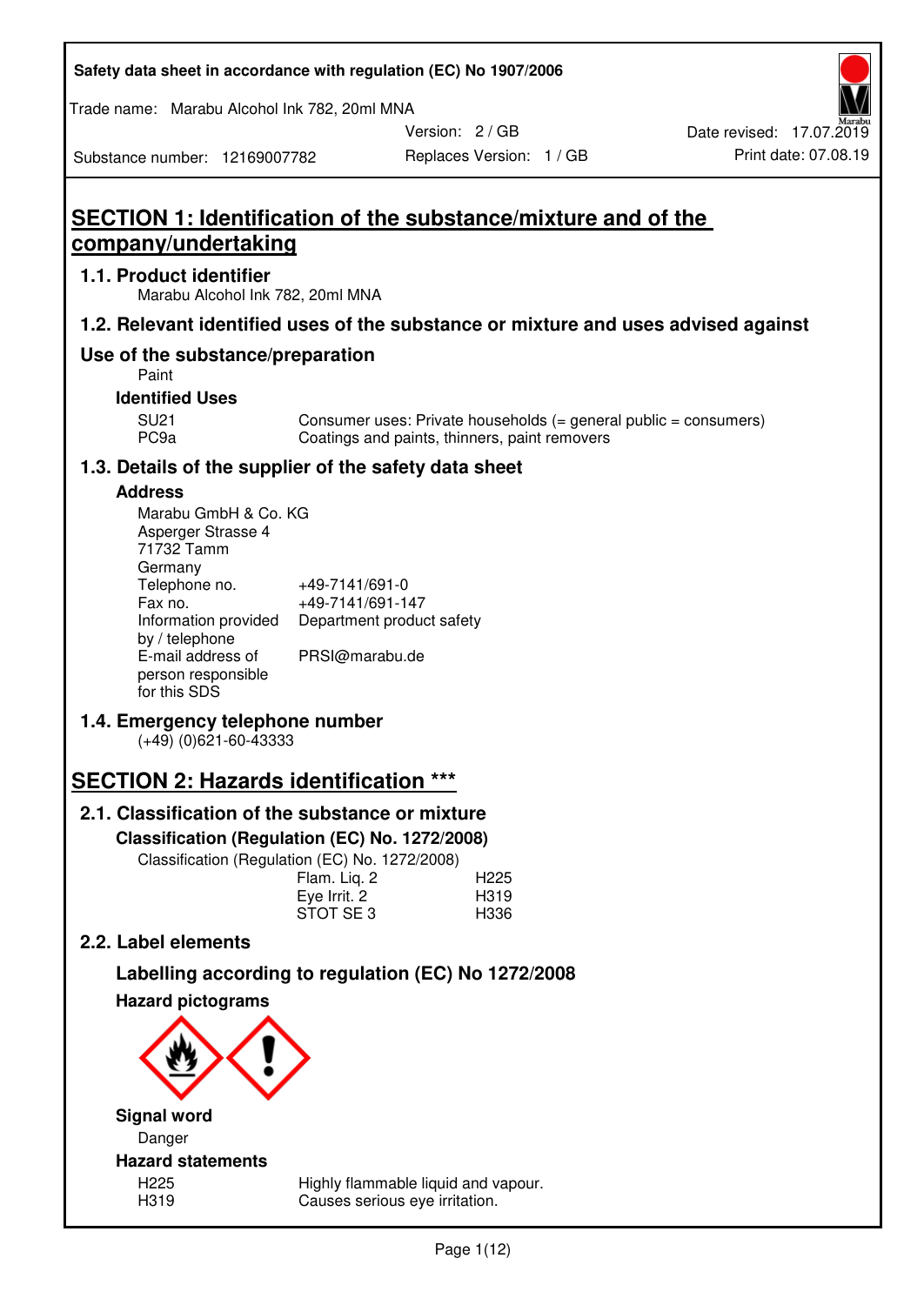| Safety data sheet in accordance with regulation (EC) No 1907/2006 |                                                       |                                           |     |                                                                                 |  |
|-------------------------------------------------------------------|-------------------------------------------------------|-------------------------------------------|-----|---------------------------------------------------------------------------------|--|
| Trade name: Marabu Alcohol Ink 782, 20ml MNA                      |                                                       |                                           |     |                                                                                 |  |
| Substance number: 12169007782                                     |                                                       | Version: 2/GB<br>Replaces Version: 1 / GB |     | Date revised: 17.07.2019<br>Print date: 07.08.19                                |  |
| H336                                                              | May cause drowsiness or dizziness.                    |                                           |     |                                                                                 |  |
| <b>Precautionary statements ***</b>                               |                                                       |                                           |     |                                                                                 |  |
| P <sub>101</sub>                                                  |                                                       |                                           |     | If medical advice is needed, have product container or label at hand.           |  |
| P102                                                              | Keep out of reach of children.                        |                                           |     |                                                                                 |  |
| P210                                                              |                                                       |                                           |     | Keep away from heat, hot surfaces, sparks, open flames and other ignition       |  |
|                                                                   | sources. No smoking.                                  |                                           |     |                                                                                 |  |
| P264.1                                                            | Wash hands thoroughly after handling.                 |                                           |     |                                                                                 |  |
| P271                                                              | Use only outdoors or in a well-ventilated area.       |                                           |     |                                                                                 |  |
| P280                                                              |                                                       |                                           |     | Wear protective gloves/protective clothing/eye protection/face protection.      |  |
| P305+P351+P338                                                    |                                                       |                                           |     | IF IN EYES: Rinse cautiously with water for several minutes. Remove contact     |  |
|                                                                   | lenses, if present and easy to do. Continue rinsing.  |                                           |     |                                                                                 |  |
| P405                                                              | Store locked up.                                      |                                           |     |                                                                                 |  |
| P501.9                                                            | Dispose of contents/container as problematic waste.   |                                           |     |                                                                                 |  |
|                                                                   |                                                       |                                           |     |                                                                                 |  |
|                                                                   |                                                       |                                           |     | Hazardous component(s) to be indicated on label (Regulation (EC) No. 1272/2008) |  |
| contains                                                          | Acetone; Propan-2-ol                                  |                                           |     |                                                                                 |  |
| <b>Supplemental information</b>                                   |                                                       |                                           |     |                                                                                 |  |
| <b>EUH066</b>                                                     | Repeated exposure may cause skin dryness or cracking. |                                           |     |                                                                                 |  |
|                                                                   |                                                       |                                           |     |                                                                                 |  |
| 2.3. Other hazards<br>No special hazards have to be mentioned.    |                                                       |                                           |     |                                                                                 |  |
| <b>SECTION 3: Composition/information on ingredients</b>          |                                                       |                                           |     |                                                                                 |  |
| 3.2. Mixtures                                                     |                                                       |                                           |     |                                                                                 |  |
| <b>Hazardous ingredients</b>                                      |                                                       |                                           |     |                                                                                 |  |
|                                                                   |                                                       |                                           |     |                                                                                 |  |
| Propan-2-ol                                                       |                                                       |                                           |     |                                                                                 |  |
| CAS No.                                                           | 67-63-0                                               |                                           |     |                                                                                 |  |
| EINECS no.                                                        | 200-661-7                                             |                                           |     |                                                                                 |  |
| Registration no.                                                  | 01-2119457558-25                                      |                                           | 100 | $\%$                                                                            |  |
| Concentration                                                     | 50<br>$>=$                                            | $\,<\,$                                   |     |                                                                                 |  |
|                                                                   | Classification (Regulation (EC) No. 1272/2008)        |                                           |     |                                                                                 |  |
|                                                                   | Flam. Liq. 2                                          | H <sub>225</sub>                          |     |                                                                                 |  |
|                                                                   | Eye Irrit. 2                                          | H319                                      |     |                                                                                 |  |
|                                                                   | STOT SE 3                                             | H336                                      |     |                                                                                 |  |
|                                                                   |                                                       |                                           |     |                                                                                 |  |
| <b>Acetone</b>                                                    |                                                       |                                           |     |                                                                                 |  |
| CAS No.                                                           | 67-64-1                                               |                                           |     |                                                                                 |  |
| EINECS no.                                                        | 200-662-2                                             |                                           |     |                                                                                 |  |
| Registration no.                                                  | 01-2119471330-49                                      |                                           |     |                                                                                 |  |
| Concentration                                                     | 20<br>$>=$                                            | $\,<\,$                                   | 25  | $\%$                                                                            |  |
|                                                                   |                                                       |                                           |     |                                                                                 |  |
|                                                                   | Classification (Regulation (EC) No. 1272/2008)        |                                           |     |                                                                                 |  |
|                                                                   | Flam. Liq. 2                                          | H <sub>225</sub>                          |     |                                                                                 |  |
|                                                                   | Eye Irrit. 2                                          | H319                                      |     |                                                                                 |  |
|                                                                   | STOT SE3                                              | H336                                      |     |                                                                                 |  |
|                                                                   |                                                       |                                           |     |                                                                                 |  |
| 2-(Propyloxy) ethanol                                             |                                                       |                                           |     |                                                                                 |  |
| CAS No.                                                           | 2807-30-9                                             |                                           |     |                                                                                 |  |
| EINECS no.                                                        | 220-548-6                                             |                                           |     |                                                                                 |  |
| Concentration                                                     | $\mathbf{1}$<br>$>=$                                  | $\lt$                                     | 10  | $\%$                                                                            |  |
|                                                                   |                                                       |                                           |     |                                                                                 |  |
|                                                                   | Classification (Regulation (EC) No. 1272/2008)        |                                           |     |                                                                                 |  |
|                                                                   | Acute Tox. 4                                          | H312                                      |     |                                                                                 |  |
|                                                                   | Eye Irrit. 2                                          | H319                                      |     |                                                                                 |  |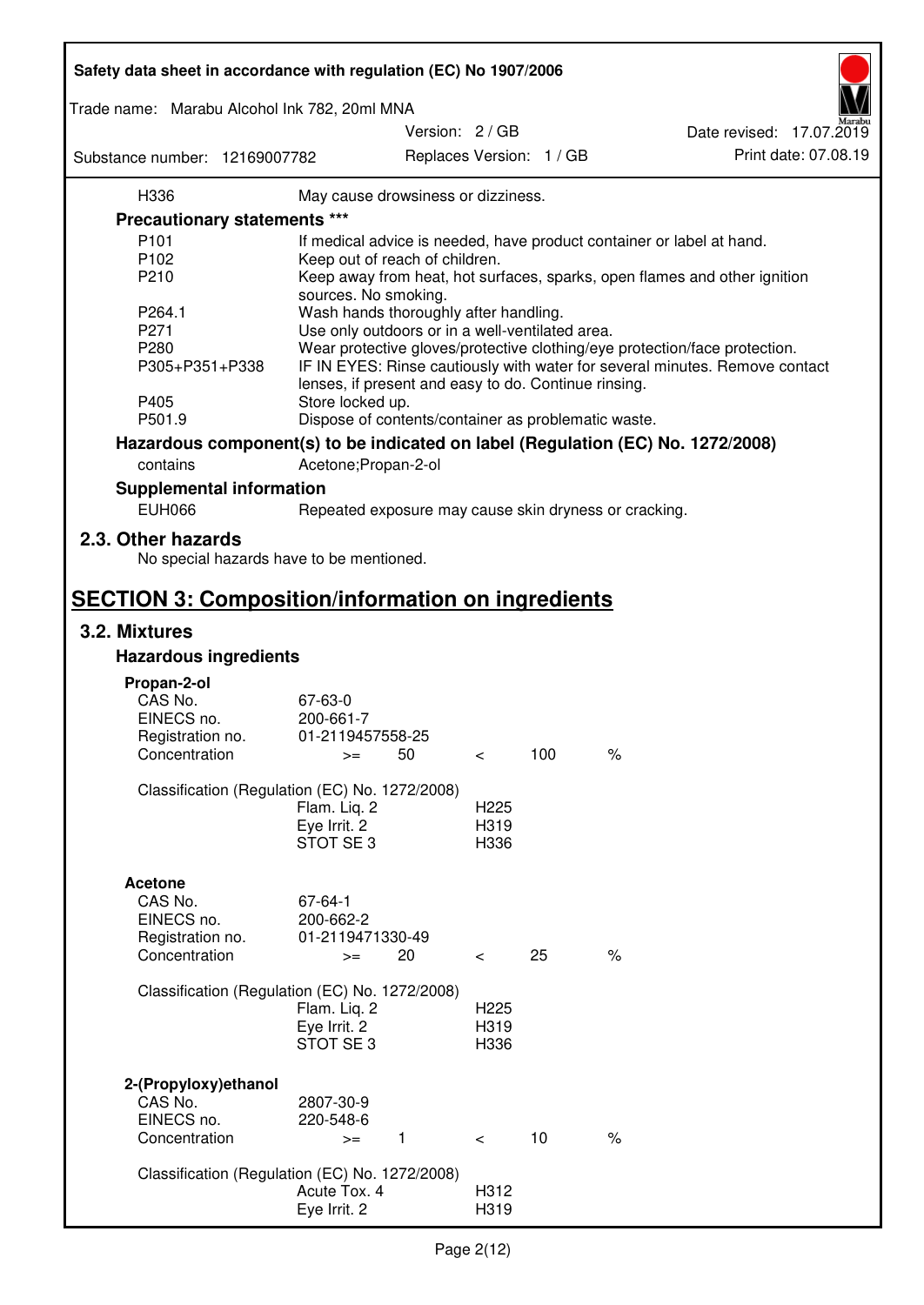Trade name: Marabu Alcohol Ink 782, 20ml MNA



Substance number: 12169007782

Replaces Version: 1 / GB Print date: 07.08.19

# **SECTION 4: First aid measures**

# **4.1. Description of first aid measures**

## **General information**

In all cases of doubt, or when symptoms persist, seek medical attention. Never give anything by mouth to an unconscious person. If unconscious place in recovery position and seek medical advice.

## **After inhalation**

Remove to fresh air, keep patient warm and at rest. If breathing is irregular or stopped, administer artificial respiration.

#### **After skin contact**

Remove contaminated clothing. Wash skin thoroughly with soap and water or use recognised skin cleanser. Do NOT use solvents or thinners.

#### **After eye contact**

Remove contact lenses, irrigate copiously with clean, fresh water, holding the eyelids apart for at least 10 minutes and seek immediate medical advice.

#### **After ingestion**

If accidentally swallowed rinse the mouth with plenty of water (only if the person is conscious) and obtain immediate medical attention. Keep at rest. Do NOT induce vomiting.

#### **4.2. Most important symptoms and effects, both acute and delayed**  Until now no symptoms known so far.

# **4.3. Indication of any immediate medical attention and special treatment needed**

## **Hints for the physician / treatment**

Treat symptomatically

# **SECTION 5: Firefighting measures**

## **5.1. Extinguishing media**

## **Suitable extinguishing media**

Recommended: alcohol resistant foam, CO2, powders, water spray/mist, Not be used for safety reasons: water jet

## **5.2. Special hazards arising from the substance or mixture**

In the event of fire the following can be released: Carbon monoxide (CO); Carbon dioxide (CO2); dense black smoke

# **5.3. Advice for firefighters**

## **Special protective equipment for fire-fighting**

Cool closed containers exposed to fire with water. Do not allow run-off from fire fighting to enter drains or water courses.

# **SECTION 6: Accidental release measures**

# **6.1. Personal precautions, protective equipment and emergency procedures**

Exclude sources of ignition and ventilate the area. Avoid breathing vapours. Refer to protective measures listed in Sections 7 and 8.

## **6.2. Environmental precautions**

Do not allow to enter drains or waterways. If the product contaminates lakes, rivers or sewage, inform appropriate authorities in accordance with local regulations.

# **6.3. Methods and material for containment and cleaning up**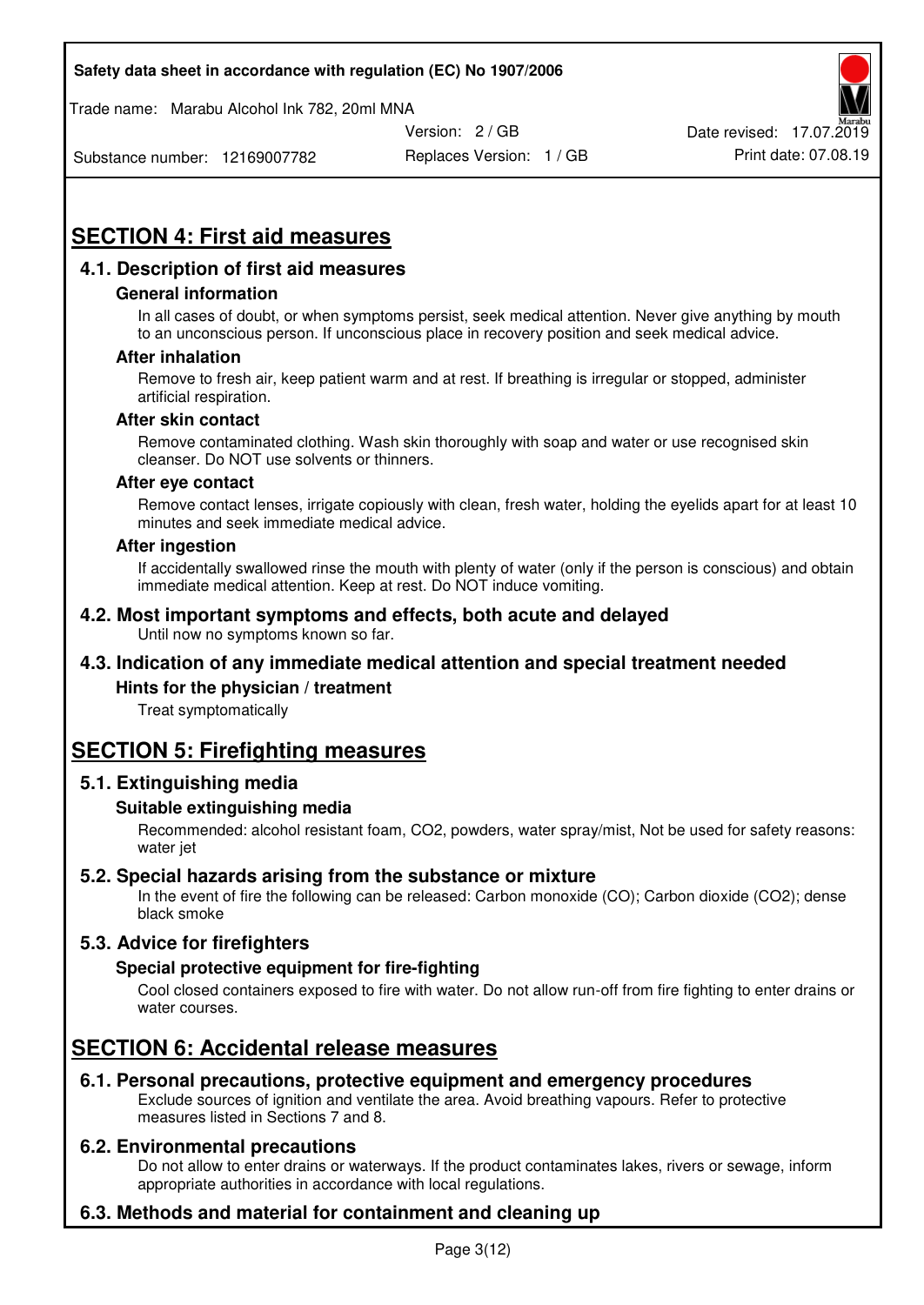Trade name: Marabu Alcohol Ink 782, 20ml MNA

Version: 2 / GB

Replaces Version: 1 / GB Print date: 07.08.19 Date revised: 17.07.2019

Substance number: 12169007782

Contain and collect spillage with non-combustible absorbent materials, e.g. sand, earth, vermiculite, diatomaceous earth and place in container for disposal according to local regulations (see section 13). Clean preferably with a detergent - avoid use of solvents.

## **6.4. Reference to other sections**

Information regarding Safe handling, see Section 7. Information regarding personal protective measures, see Section 8. Information regarding waste disposal, see Section 13.

# **SECTION 7: Handling and storage**

# **7.1. Precautions for safe handling**

## **Advice on safe handling**

Prevent the creation of flammable or explosive concentrations of vapour in air and avoid vapour concentration higher than the occupational exposure limits. In addition, the product should only be used in areas from which all naked lights and other sources of ignition have been excluded. Electrical equipment should be protected to the appropriate standard. Mixture may charge electrostatically: always use earthing leads when transferring from one container to another. Operators should wear anti-static footwear and clothing and floors should be of the conducting type. Isolate from sources of heat, sparks and open flame. No sparking tools should be used. Avoid skin and eye contact. Avoid the inhalation of particulates and spray mist arising from the application of this mixture. Smoking, eating and drinking shall be prohibited in application area. For personal protection see Section 8. Never use pressure to empty: container is not a pressure vessel. Always keep in containers of same material as the original one. Comply with the health and safety at work laws. Do not allow to enter drains or water courses.

## **Advice on protection against fire and explosion**

Vapours are heavier than air and may spread along floors. Vapours may form explosive mixtures with air.

## **Classification of fires / temperature class / Ignition group / Dust explosion class**

Classification of fires B (Combustible liquid substances)<br>Temperature class T2 Temperature class

# **7.2. Conditions for safe storage, including any incompatibilities**

## **Requirements for storage rooms and vessels**

Electrical installations/working materials must comply with the local applied technological safety standards. Storage rooms in which filling operations take place must have a conducting floor. Store in accordance with national regulation

## **Hints on storage assembly**

Store away from oxidising agents, from strongly alkaline and strongly acid materials.

## **Further information on storage conditions**

Observe label precautions. Store between 15 and 30 °C in a dry, well ventilated place away from sources of heat and direct sunlight. Keep container tightly closed. Keep away from sources of ignition. No smoking. Prevent unauthorised access. Containers which are opened must be carefully resealed and kept upright to prevent leakage.

# **7.3. Specific end use(s)**

Paint

# **SECTION 8: Exposure controls/personal protection**

# **8.1. Control parameters**

# **Exposure limit values**

**Acetone** 

| -------- |             |                   |     |        |
|----------|-------------|-------------------|-----|--------|
| List     | <b>EH40</b> |                   |     |        |
| Type     | WEL         |                   |     |        |
| Value    | 1210        | ma/m <sup>3</sup> | 500 | ppm(V) |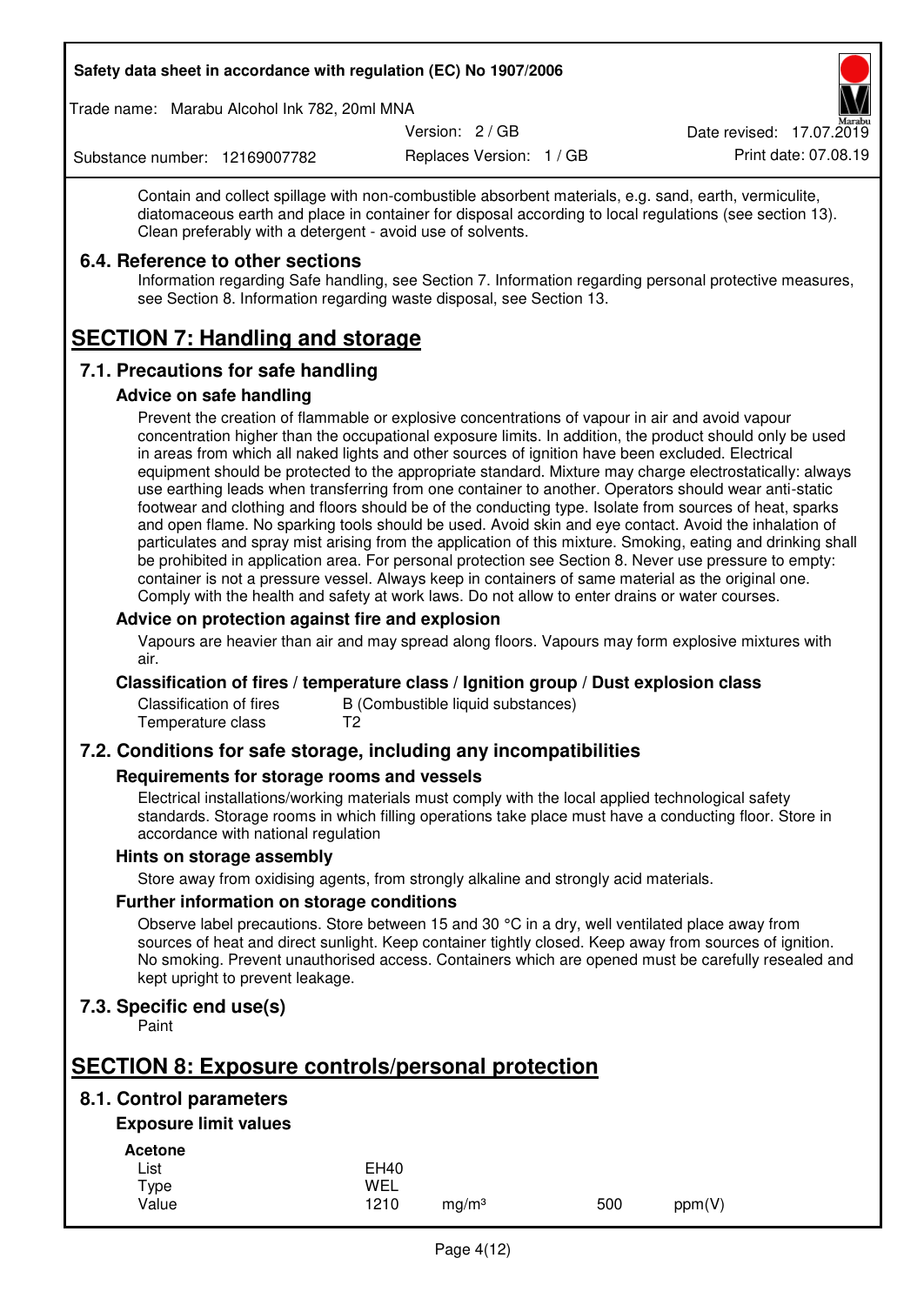| Safety data sheet in accordance with regulation (EC) No 1907/2006 |                         |                                        |      |                   |                          |
|-------------------------------------------------------------------|-------------------------|----------------------------------------|------|-------------------|--------------------------|
| Trade name: Marabu Alcohol Ink 782, 20ml MNA                      |                         |                                        |      |                   | Aarabu                   |
|                                                                   |                         | Version: 2 / GB                        |      |                   | Date revised: 17.07.2019 |
| Substance number: 12169007782                                     |                         | Replaces Version: 1 / GB               |      |                   | Print date: 07.08.19     |
| Short term exposure limit<br><b>Status: 2011</b>                  | 3620                    | mg/m <sup>3</sup>                      | 1500 | ppm(V)            |                          |
| Propan-2-ol                                                       |                         |                                        |      |                   |                          |
| List                                                              | <b>EH40</b>             |                                        |      |                   |                          |
| <b>Type</b><br>Value                                              | <b>WEL</b><br>999       |                                        | 400  |                   |                          |
| Short term exposure limit<br><b>Status: 2011</b>                  | 1250                    | mg/m <sup>3</sup><br>mg/m <sup>3</sup> | 500  | ppm(V)<br>ppm(V)  |                          |
| <b>Derived No/Minimal Effect Levels (DNEL/DMEL)</b>               |                         |                                        |      |                   |                          |
| Acetone                                                           |                         |                                        |      |                   |                          |
| Type of value<br>Reference group                                  | Worker                  | Derived No Effect Level (DNEL)         |      |                   |                          |
| Duration of exposure<br>Route of exposure                         | Long term<br>dermal     |                                        |      |                   |                          |
| Concentration                                                     |                         | 186                                    |      | mg/kg/d           |                          |
| Type of value<br>Reference group                                  | Worker                  | Derived No Effect Level (DNEL)         |      |                   |                          |
| Duration of exposure                                              | Short term              |                                        |      |                   |                          |
| Route of exposure                                                 | inhalative              |                                        |      |                   |                          |
| Concentration                                                     |                         | 2420                                   |      | mg/m <sup>3</sup> |                          |
| Type of value                                                     |                         | Derived No Effect Level (DNEL)         |      |                   |                          |
| Reference group                                                   | Worker                  |                                        |      |                   |                          |
| Duration of exposure<br>Route of exposure                         | Long term<br>inhalative |                                        |      |                   |                          |
| Concentration                                                     |                         | 1210                                   |      | mg/m <sup>3</sup> |                          |
| Type of value                                                     |                         | Derived No Effect Level (DNEL)         |      |                   |                          |
| Reference group                                                   | Consumer                |                                        |      |                   |                          |
| Duration of exposure                                              | Long term               |                                        |      |                   |                          |
| Route of exposure                                                 | oral                    |                                        |      |                   |                          |
| Concentration                                                     |                         | 62                                     |      | mg/kg/d           |                          |
| Type of value<br>Reference group                                  | Consumer                | Derived No Effect Level (DNEL)         |      |                   |                          |
| Duration of exposure                                              | Long term               |                                        |      |                   |                          |
| Concentration                                                     |                         | 62                                     |      | mg/kg/d           |                          |
| Type of value                                                     |                         | Derived No Effect Level (DNEL)         |      |                   |                          |
| Reference group                                                   | Consumer                |                                        |      |                   |                          |
| Duration of exposure                                              | Long term               |                                        |      |                   |                          |
| Route of exposure                                                 | inhalative              |                                        |      |                   |                          |
| Concentration                                                     |                         | 200                                    |      | mg/m <sup>3</sup> |                          |
| Propan-2-ol                                                       |                         |                                        |      |                   |                          |
| Type of value                                                     |                         | Derived No Effect Level (DNEL)         |      |                   |                          |
| Reference group<br>Duration of exposure                           | Worker<br>Long term     |                                        |      |                   |                          |
| Route of exposure                                                 | inhalative              |                                        |      |                   |                          |
| Mode of action                                                    |                         | Systemic effects                       |      |                   |                          |
| Concentration                                                     |                         | 500                                    |      | mg/m <sup>3</sup> |                          |
| Type of value                                                     |                         | Derived No Effect Level (DNEL)         |      |                   |                          |
| Reference group                                                   | Worker                  |                                        |      |                   |                          |
| Duration of exposure                                              | Long term               |                                        |      |                   |                          |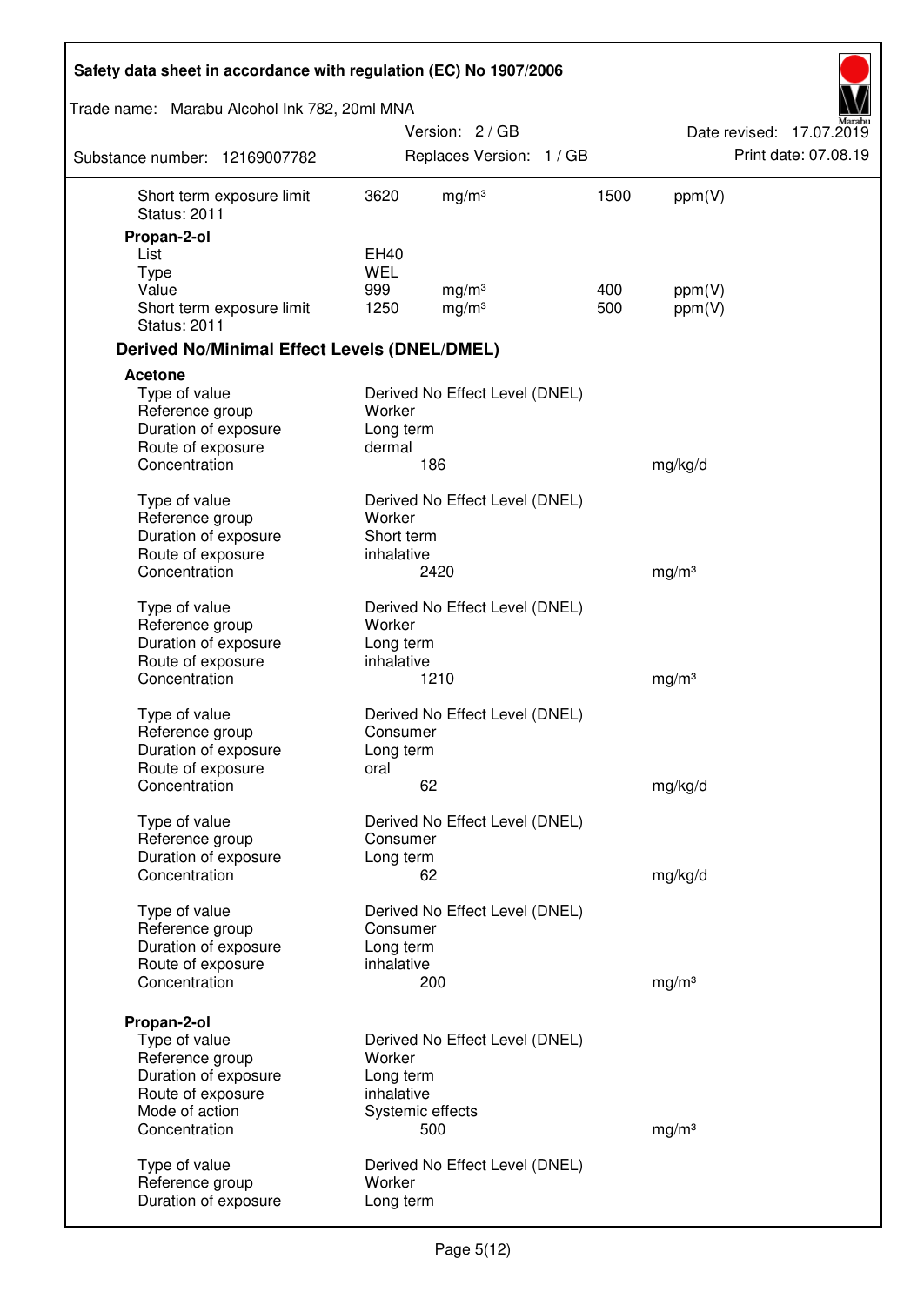Trade name: Marabu Alcohol Ink 782, 20ml MNA

Substance number: 12169007782

Version: 2 / GB Replaces Version: 1 / GB Print date: 07.08.19

Date revised: 17.07.2019

| Route of exposure<br>Mode of action<br>Concentration                                                             | dermal<br>Systemic effects<br>888                                                                                | mg/kg/d           |
|------------------------------------------------------------------------------------------------------------------|------------------------------------------------------------------------------------------------------------------|-------------------|
| Type of value<br>Reference group<br>Duration of exposure<br>Route of exposure<br>Mode of action<br>Concentration | Derived No Effect Level (DNEL)<br><b>General Population</b><br>Long term<br>inhalative<br>Systemic effects<br>89 | mg/m <sup>3</sup> |
| Type of value<br>Reference group<br>Duration of exposure<br>Route of exposure<br>Mode of action                  | Derived No Effect Level (DNEL)<br><b>General Population</b><br>Long term<br>dermal<br>Systemic effects           |                   |
| Concentration                                                                                                    | 319                                                                                                              | mg/kg/d           |
| Type of value<br>Reference group<br>Duration of exposure<br>Route of exposure<br>Mode of action<br>Concentration | Derived No Effect Level (DNEL)<br><b>General Population</b><br>Long term<br>oral<br>Systemic effects<br>26       | mg/kg/d           |
|                                                                                                                  |                                                                                                                  |                   |
| <b>Predicted No Effect Concentration (PNEC)</b>                                                                  |                                                                                                                  |                   |
| Acetone                                                                                                          | <b>PNEC</b>                                                                                                      |                   |
| Type of value<br>Type                                                                                            | Freshwater                                                                                                       |                   |
| Concentration                                                                                                    | 10,6                                                                                                             | mg/l              |
| Type of value                                                                                                    | <b>PNEC</b>                                                                                                      |                   |
| <b>Type</b>                                                                                                      | Saltwater                                                                                                        |                   |
| Concentration                                                                                                    | 1,06                                                                                                             | mg/l              |
| Type of value                                                                                                    | <b>PNEC</b>                                                                                                      |                   |
| Type                                                                                                             | Water (intermittent release)                                                                                     |                   |
| Concentration                                                                                                    | 21                                                                                                               | mg/l              |
| Type of value                                                                                                    | <b>PNEC</b>                                                                                                      |                   |
| Type                                                                                                             | Freshwater sediment                                                                                              |                   |
| Concentration                                                                                                    | 30,4                                                                                                             | mg/kg             |
| Type of value                                                                                                    | <b>PNEC</b>                                                                                                      |                   |
| Type                                                                                                             | Marine sediment                                                                                                  |                   |
| Concentration                                                                                                    | 3,04                                                                                                             | mg/kg             |
| Type of value                                                                                                    | <b>PNEC</b>                                                                                                      |                   |
| <b>Type</b>                                                                                                      | Soil                                                                                                             |                   |
| Concentration                                                                                                    | 29,5                                                                                                             | mg/kg             |
| Type of value                                                                                                    | <b>PNEC</b>                                                                                                      |                   |
| Type                                                                                                             | Sewage treatment plant (STP)                                                                                     |                   |
| Concentration                                                                                                    | 100                                                                                                              | mg/l              |
|                                                                                                                  |                                                                                                                  |                   |
| Propan-2-ol                                                                                                      |                                                                                                                  |                   |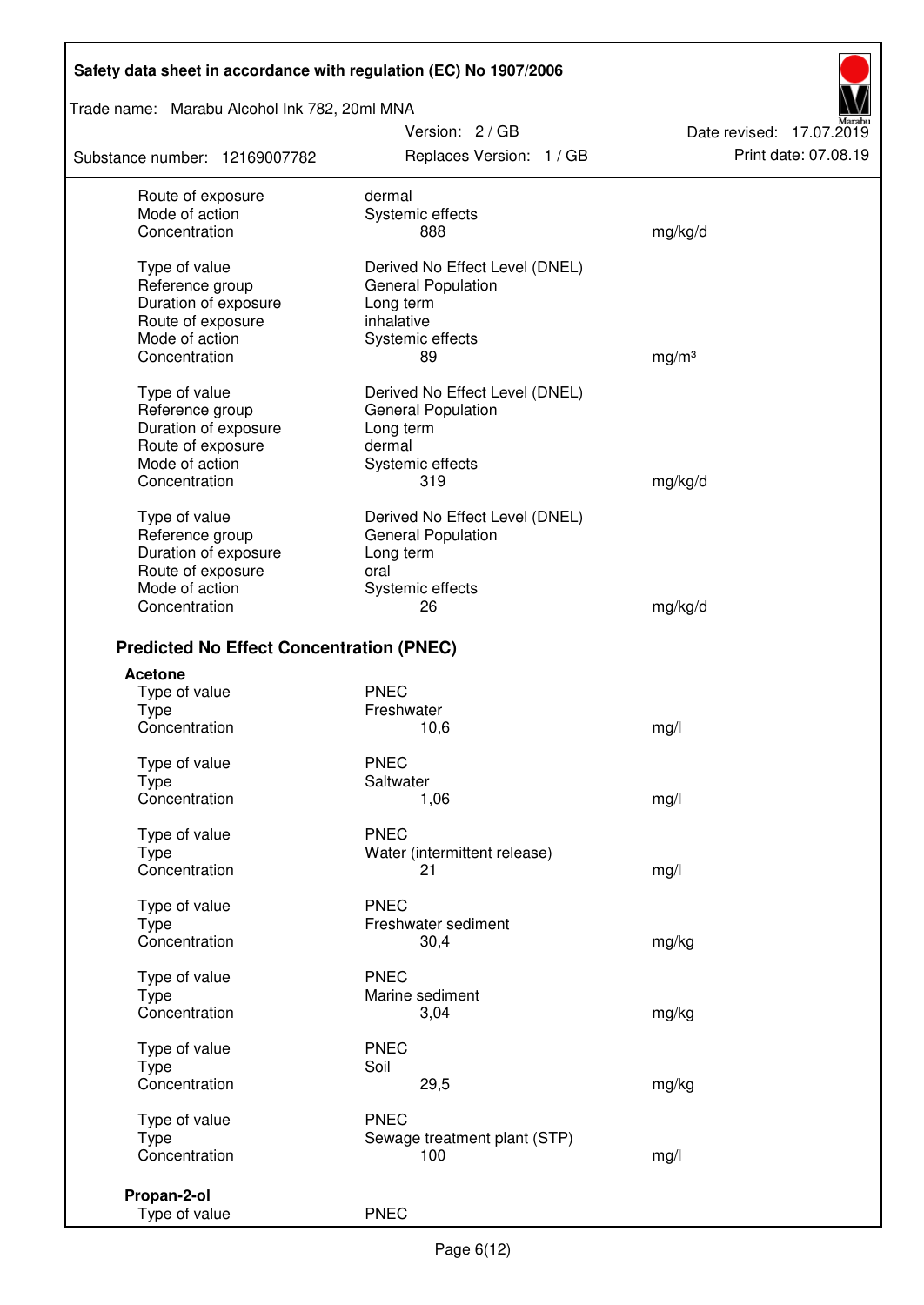#### Trade name: Marabu Alcohol Ink 782, 20ml MNA

Subst

| tance number: 12169007782              | Replaces Version: 1 / GB                            | Print date: 07.08.19 |
|----------------------------------------|-----------------------------------------------------|----------------------|
| Type<br>Concentration                  | Freshwater<br>140,9                                 | mg/l                 |
| Type of value<br>Type<br>Concentration | <b>PNEC</b><br>Saltwater<br>140,9                   | mg/l                 |
| Type of value<br>Type<br>Concentration | <b>PNEC</b><br>Sewage treatment plant (STP)<br>2251 | mg/l                 |
| Type of value<br>Type<br>Concentration | <b>PNEC</b><br>Freshwater sediment<br>552           | mg/kg                |
| Type of value<br>Type<br>Concentration | <b>PNEC</b><br>Marine sediment<br>552               | mg/kg                |
| Type of value<br>Type<br>Concentration | <b>PNEC</b><br>Soil<br>28                           | mg/kg                |

Version: 2 / GB

Date revised: 17.07.2019

# **8.2. Exposure controls**

#### **Exposure controls**

Provide adequate ventilation. Where reasonably practicable this should be achieved by the use of local exhaust ventilation and good general extraction. If these are not sufficient to maintain concentrations of particulates and solvent vapour below the OEL, suitable respiratory protection must be worn.

## **Respiratory protection**

If workers are exposed to concentrations above the exposure limit they must use appropriate, certified respirators. Full mask, filter A

#### **Hand protection**

There is no one glove material or combination of materials that will give unlimited resistance to any individual or combination of chemicals.

For prolonged or repeated handling nitrile rubber gloves with textile undergloves are required.<br>Material thickness  $\geq 0.5$  mm

- Material thickness  $\begin{array}{ccc} 0.5 \\ -8.5 \end{array}$  Material thickness  $\begin{array}{ccc} 0.5 \\ -8.5 \end{array}$
- Breakthrough time < 30 min

The breakthrough time must be greater than the end use time of the product.

The instructions and information provided by the glove manufacturer on use, storage, maintenance and replacement must be followed.

Gloves should be replaced regularly and if there is any sign of damage to the glove material.

Always ensure that gloves are free from defects and that they are stored and used correctly.

The performance or effectiveness of the glove may be reduced by physical/ chemical damage and poor maintenance.

Barrier creams may help to protect the exposed areas of the skin, they should however not be applied once exposure has occurred.

## **Eye protection**

Use safety eyewear designed to protect against splash of liquids.

## **Body protection**

Cotton or cotton/synthetic overalls or coveralls are normally suitable.

# **SECTION 9: Physical and chemical properties**

**9.1. Information on basic physical and chemical properties**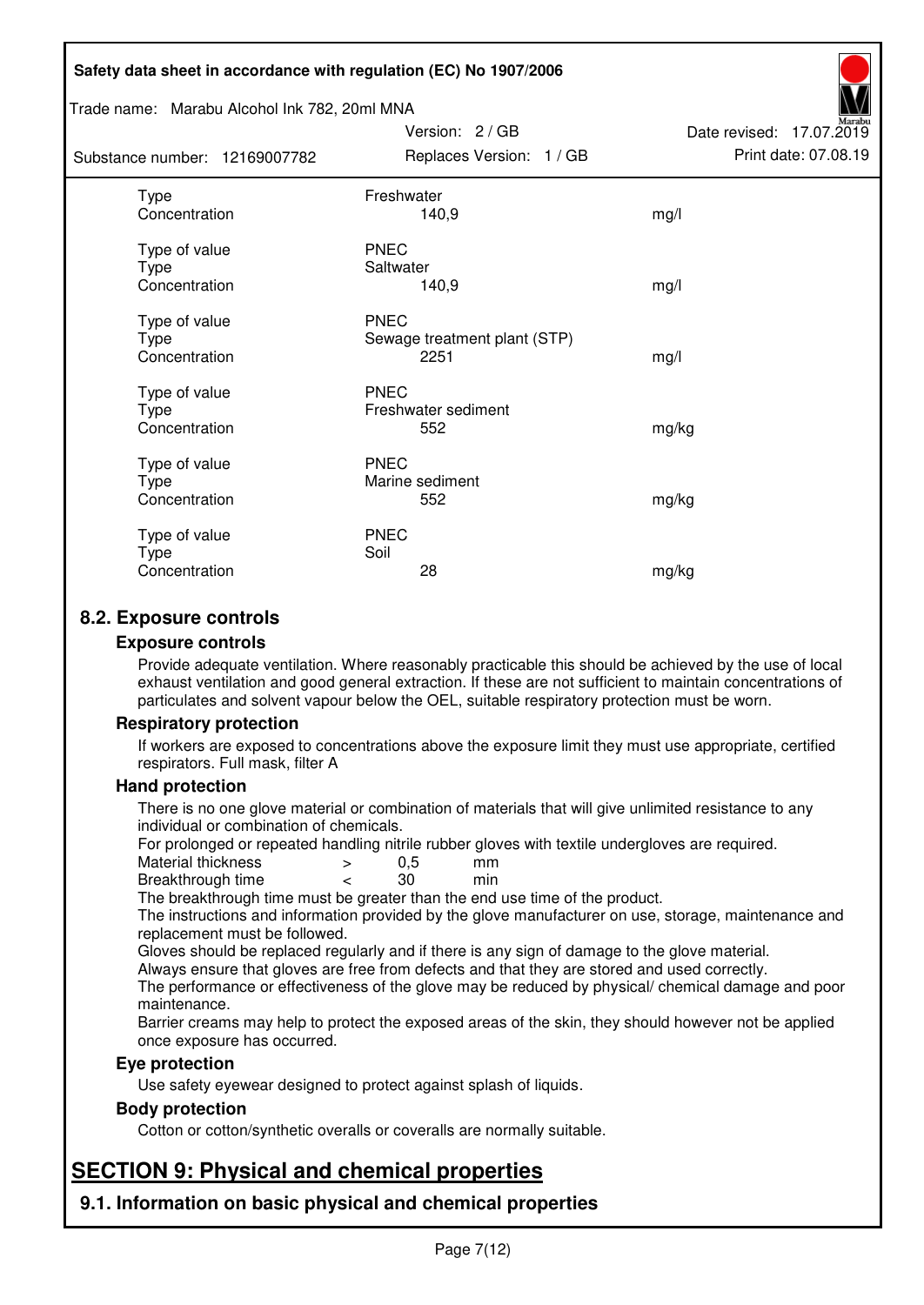| Trade name: Marabu Alcohol Ink 782, 20ml MNA<br>Substance number: 12169007782 |              | Version: 2 / GB<br>Replaces Version: 1 / GB |             |     |             | Date revised: 17.07.2019 | Print date: 07.08.19 |
|-------------------------------------------------------------------------------|--------------|---------------------------------------------|-------------|-----|-------------|--------------------------|----------------------|
| <b>Form</b>                                                                   | liquid       |                                             |             |     |             |                          |                      |
| <b>Colour</b>                                                                 | coloured     |                                             |             |     |             |                          |                      |
| <b>Odour</b>                                                                  | solvent-like |                                             |             |     |             |                          |                      |
| <b>Odour threshold</b>                                                        |              |                                             |             |     |             |                          |                      |
| Remarks                                                                       |              | No data available                           |             |     |             |                          |                      |
| pH value                                                                      |              |                                             |             |     |             |                          |                      |
| Remarks                                                                       |              | Not applicable                              |             |     |             |                          |                      |
| <b>Melting point</b>                                                          |              |                                             |             |     |             |                          |                      |
| Remarks                                                                       |              | not determined                              |             |     |             |                          |                      |
| <b>Freezing point</b>                                                         |              |                                             |             |     |             |                          |                      |
| Remarks                                                                       |              | not determined                              |             |     |             |                          |                      |
| Initial boiling point and boiling range                                       |              |                                             |             |     |             |                          |                      |
| Value                                                                         | appr.        | 82                                          |             |     | $^{\circ}C$ |                          |                      |
| <b>Flash point</b>                                                            |              |                                             |             |     |             |                          |                      |
| Value                                                                         |              | 20                                          |             |     | $^{\circ}C$ |                          |                      |
| Evaporation rate (ether $= 1$ ) :                                             |              |                                             |             |     |             |                          |                      |
| Remarks                                                                       |              | not determined                              |             |     |             |                          |                      |
| <b>Flammability (solid, gas)</b><br>Not applicable                            |              |                                             |             |     |             |                          |                      |
| Upper/lower flammability or explosive limits                                  |              |                                             |             |     |             |                          |                      |
| Lower explosion limit                                                         | appr.        | $\overline{c}$                              |             |     | $%$ (V)     |                          |                      |
| Upper explosion limit<br>Source                                               | appr.        | 13<br>Literature value                      |             |     | $%$ (V)     |                          |                      |
| Vapour pressure                                                               |              |                                             |             |     |             |                          |                      |
| Value                                                                         | appr.        | 45                                          |             |     | hPa         |                          |                      |
| <b>Vapour density</b>                                                         |              |                                             |             |     |             |                          |                      |
| Remarks                                                                       |              | not determined                              |             |     |             |                          |                      |
| <b>Density</b>                                                                |              |                                             |             |     |             |                          |                      |
| Remarks                                                                       |              | not determined                              |             |     |             |                          |                      |
| Solubility in water                                                           |              |                                             |             |     |             |                          |                      |
| Remarks                                                                       |              | partially miscible                          |             |     |             |                          |                      |
| Partition coefficient: n-octanol/water                                        |              |                                             |             |     |             |                          |                      |
| Remarks                                                                       |              | Not applicable                              |             |     |             |                          |                      |
| Ignition temperature                                                          |              |                                             |             |     |             |                          |                      |
| Value<br>Source                                                               | appr.        | 425<br>Literature value                     |             |     | $^{\circ}C$ |                          |                      |
| <b>Viscosity</b>                                                              |              |                                             |             |     |             |                          |                      |
| Value                                                                         |              | 150                                         | to          | 250 | mPa.s       |                          |                      |
| <b>Efflux time</b>                                                            |              |                                             |             |     |             |                          |                      |
| Value                                                                         | $\prec$      | 12                                          |             |     | s           |                          |                      |
| Temperature                                                                   |              | 20                                          | $^{\circ}C$ |     |             |                          |                      |
| Method                                                                        |              | DIN 53211 4 mm                              |             |     |             |                          |                      |
| <b>Explosive properties</b>                                                   |              |                                             |             |     |             |                          |                      |
| evaluation                                                                    | no           |                                             |             |     |             |                          |                      |
| <b>Oxidising properties</b><br>evaluation                                     |              |                                             |             |     |             |                          |                      |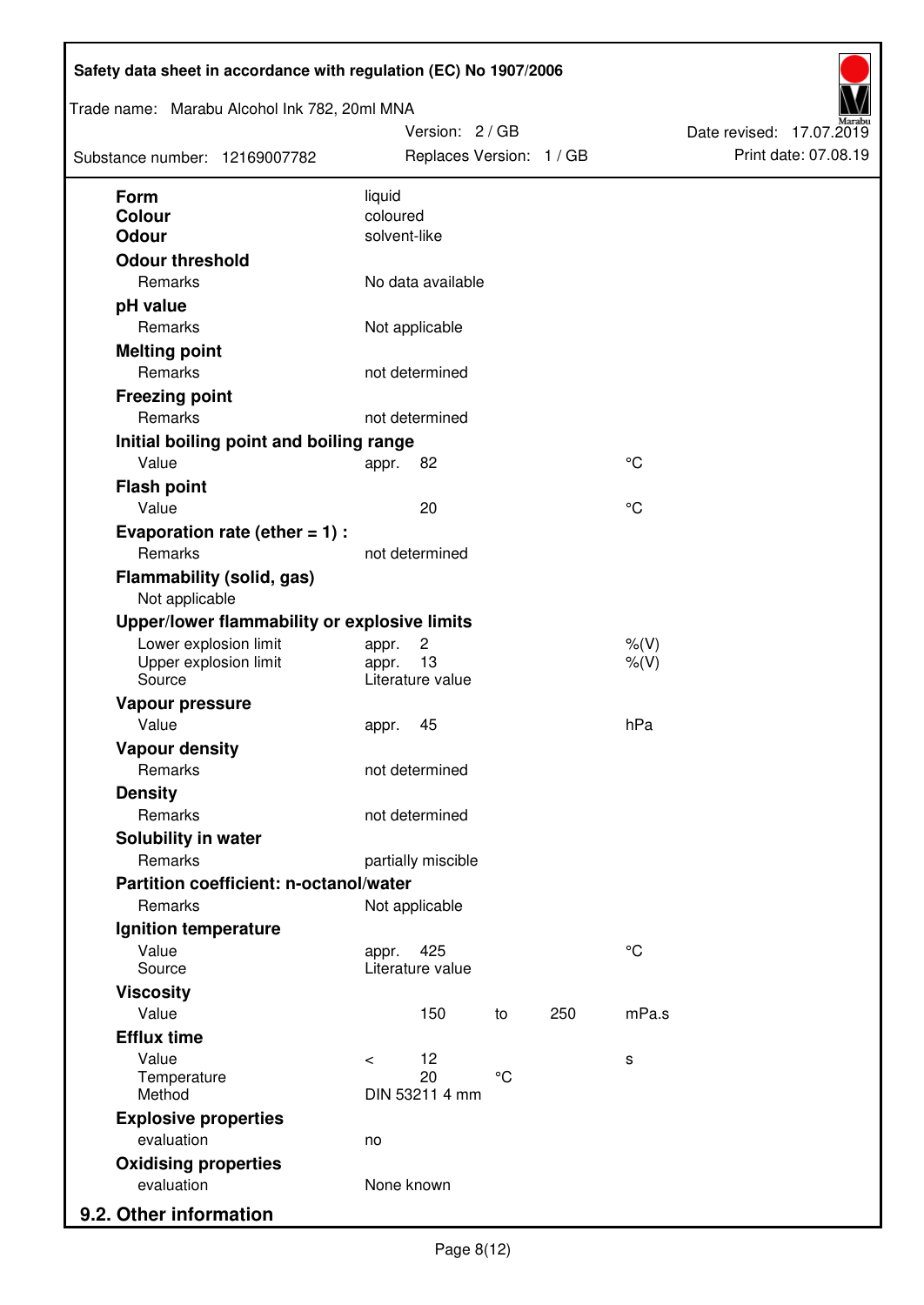Trade name: Marabu Alcohol Ink 782, 20ml MNA

Version: 2 / GB

Replaces Version: 1 / GB Print date: 07.08.19 Date revised: 17.07.2019

Substance number: 12169007782

# **Other information**

The physical specifications are approximate values and refer to the used safety relevant component(s).

# **SECTION 10: Stability and reactivity**

## **10.1. Reactivity**

No hazardous reactions when stored and handled according to prescribed instructions.

## **10.2. Chemical stability**

Stable under recommended storage and handling conditions (see section 7).

## **10.3. Possibility of hazardous reactions**

Keep away from oxidising agents, strongly alkaline and strongly acid materials in order to avoid exothermic reactions.

## **10.4. Conditions to avoid**

When exposed to high temperatures may produce hazardous decomposition products.

## **10.5. Incompatible materials**

No hazardous reactions when stored and handled according to prescribed instructions.

## **10.6. Hazardous decomposition products**

See chapter 5.2 (Firefighting measures - Special hazards arising from the substance or mixture).

# **SECTION 11: Toxicological information**

# **11.1. Information on toxicological effects**

| <b>Acute oral toxicity</b>                |          |                                                                   |  |                                                                   |  |  |
|-------------------------------------------|----------|-------------------------------------------------------------------|--|-------------------------------------------------------------------|--|--|
| Remarks                                   |          | Based on available data, the classification criteria are not met. |  |                                                                   |  |  |
| <b>Acute oral toxicity (Components)</b>   |          |                                                                   |  |                                                                   |  |  |
| <b>Acetone</b><br><b>Species</b><br>LD50  | rat      | 5800                                                              |  | mg/kg                                                             |  |  |
| <b>Acute dermal toxicity (Components)</b> |          |                                                                   |  |                                                                   |  |  |
| Acetone<br>Species<br>LD50                | rabbit   | 20000                                                             |  | mg/kg                                                             |  |  |
| <b>Acute inhalational toxicity</b>        |          |                                                                   |  |                                                                   |  |  |
| Remarks                                   |          |                                                                   |  | Based on available data, the classification criteria are not met. |  |  |
| <b>Skin corrosion/irritation</b>          |          |                                                                   |  |                                                                   |  |  |
| <b>Remarks</b>                            |          |                                                                   |  | Based on available data, the classification criteria are not met. |  |  |
| Serious eye damage/irritation             |          |                                                                   |  |                                                                   |  |  |
| evaluation<br><b>Remarks</b>              | irritant | The classification criteria are met.                              |  |                                                                   |  |  |
| <b>Sensitization</b>                      |          |                                                                   |  |                                                                   |  |  |
| <b>Remarks</b>                            |          |                                                                   |  | Based on available data, the classification criteria are not met. |  |  |
| <b>Mutagenicity</b>                       |          |                                                                   |  |                                                                   |  |  |
| Remarks                                   |          |                                                                   |  | Based on available data, the classification criteria are not met. |  |  |
| <b>Reproductive toxicity</b>              |          |                                                                   |  |                                                                   |  |  |
| <b>Remarks</b>                            |          |                                                                   |  | Based on available data, the classification criteria are not met. |  |  |
| Carcinogenicity                           |          |                                                                   |  |                                                                   |  |  |
| Remarks                                   |          |                                                                   |  | Based on available data, the classification criteria are not met. |  |  |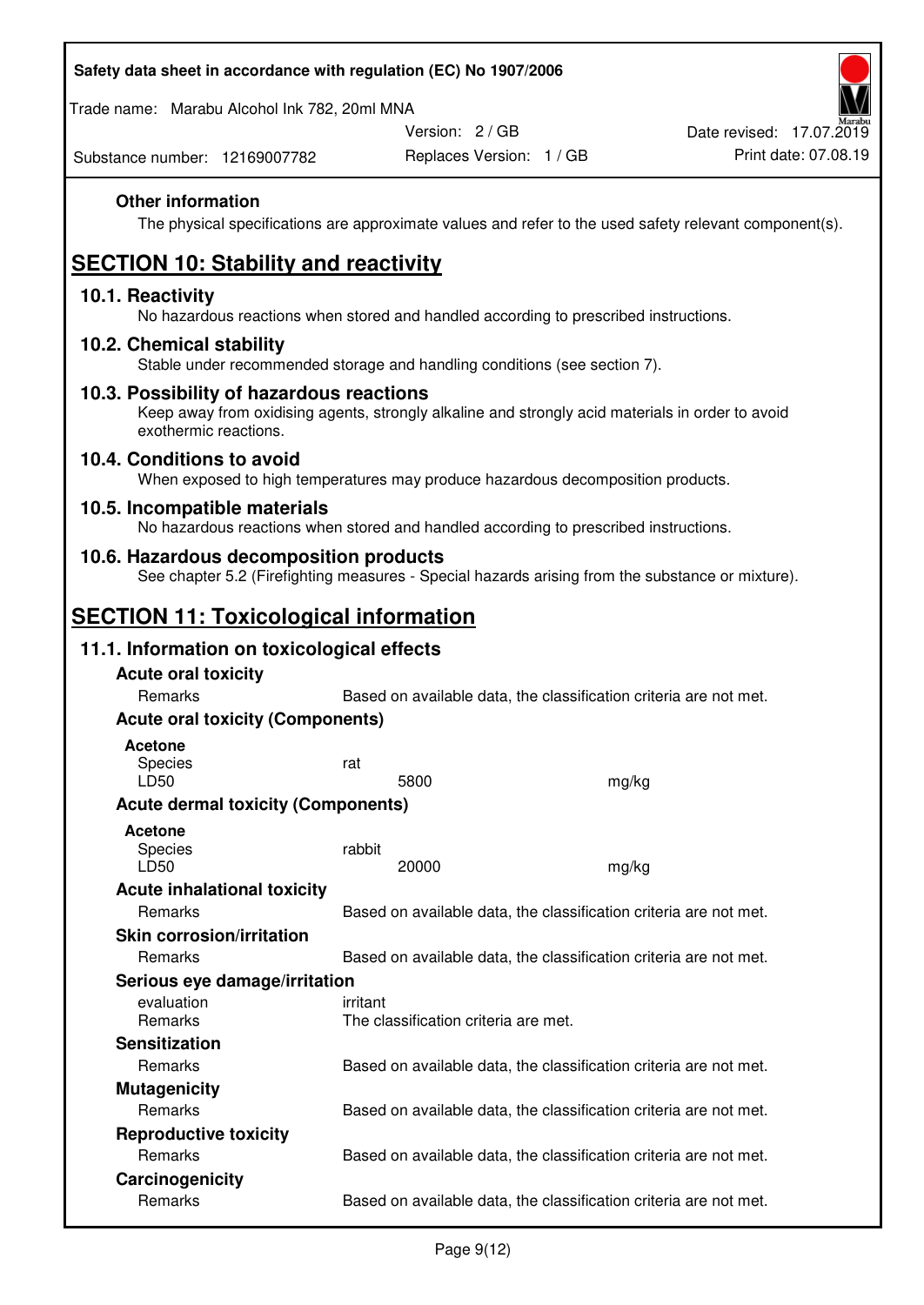Trade name: Marabu Alcohol Ink 782, 20ml MNA

Version: 2 / GB

Substance number: 12169007782

Replaces Version: 1 / GB Print date: 07.08.19 Date revised: 17.07.2019

# **Specific Target Organ Toxicity (STOT)**

| Single exposure<br><b>Remarks</b><br>evaluation | The classification criteria are met.<br>May cause drowsiness or dizziness. |
|-------------------------------------------------|----------------------------------------------------------------------------|
| <b>Repeated exposure</b><br>Remarks             | Based on available data, the classification criteria are not met.          |

#### **Aspiration hazard**

Based on available data, the classification criteria are not met.

#### **Experience in practice**

Exposure to component solvents vapours concentration in excess of the stated occupational exposure limit may result in adverse health effects such as mucous membrane and respiratory system irritation and adverse effects on kidney, liver and central nervous system. Symptoms and signs include headache, dizziness, fatigue, muscular weakness, drowsiness and in extreme cases, loss of consciousness. Solvents may cause some of the above effects by absorption through the skin. Repeated or prolonged contact with the mixture may cause removal of natural fat from the skin resulting in non-allergic contact dermatitis and absorption through the skin. The liquid splashed in the eyes may cause irritation and reversible damage. Ingestion may cause nausea, diarrhoea and vomiting. This takes into account, where known, delayed and immediate effects and also chronic effects of components from short-term and long-term exposure by oral, inhalation and dermal routes of exposure and eye contact.

#### **Other information**

There are no data available on the mixture itself. The mixture has been assessed following the additivity method of the GHS/CLP Regulation (EC) No 1272/2008.

# **SECTION 12: Ecological information**

## **12.1. Toxicity**

## **General information**

There are no data available on the mixture itself.Do not allow to enter drains or water courses.The mixture has been assessed following the summation method of the CLP Regulation (EC) No 1272/2008 and is not classified as dangerous for the environment.

## **12.2. Persistence and degradability**

#### **General information**

No data available

## **12.3. Bioaccumulative potential**

#### **General information**

There are no data available on the mixture itself.

#### **Partition coefficient: n-octanol/water**

Remarks Not applicable

# **12.4. Mobility in soil**

## **General information**

There are no data available on the mixture itself.

## **12.5. Results of PBT and vPvB assessment**

## **General information**

There are no data available on the mixture itself.

## **12.6. Other adverse effects**

## **General information**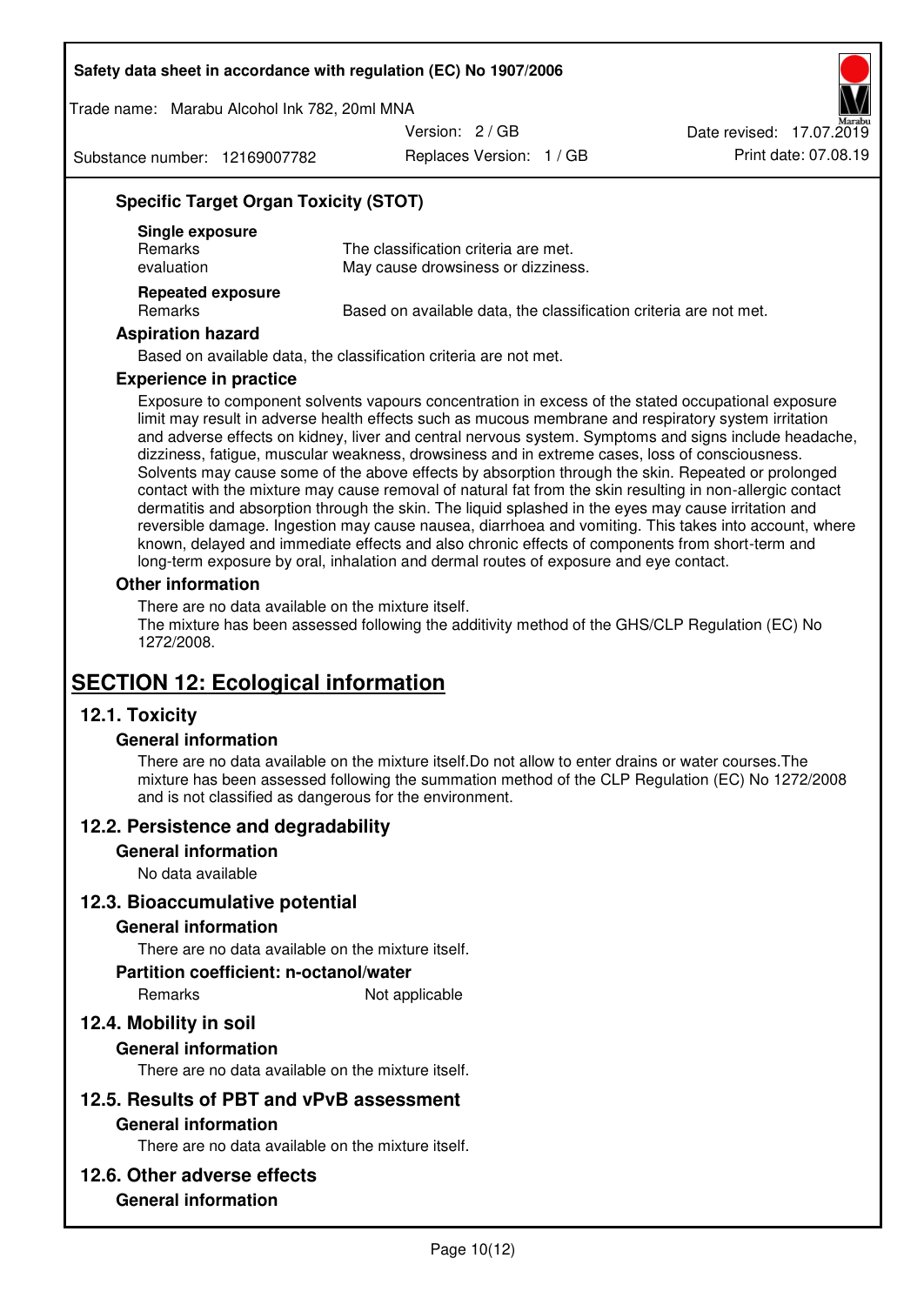Trade name: Marabu Alcohol Ink 782, 20ml MNA

Version: 2 / GB

Substance number: 12169007782

Replaces Version: 1 / GB Print date: 07.08.19 Date revised: 17.07.2019

There are no data available on the mixture itself.

# **SECTION 13: Disposal considerations**

# **13.1. Waste treatment methods**

## **Disposal recommendations for the product**

Do not allow to enter drains or water courses.

Wastes and emptied containers should be classified in accordance with relevant national regulation. The European Waste Catalogue classification of this product, when disposed of as waste is EWC waste code  $08\,03\,12^*$  waste ink containing dangerous substances If this product is mixed with other wastes, the original waste product code may no longer apply and the appropriate code should be assigned.

For further information contact your local waste authority.

## **Disposal recommendations for packaging**

Using information provided in this safety data sheet, advice should be obtained from the relevant waste authority on the classification of empty containers. Empty containers must be scrapped or reconditioned.

Not emptied containers are hazardous waste (waste code number 150110).

# **SECTION 14: Transport information**

## **Land transport ADR/RID**

| 14.1. UN number<br><b>UN 1263</b>                                                                                                                                                                                                            |                   |
|----------------------------------------------------------------------------------------------------------------------------------------------------------------------------------------------------------------------------------------------|-------------------|
| 14.2. UN proper shipping name                                                                                                                                                                                                                |                   |
| <b>PAINT</b>                                                                                                                                                                                                                                 |                   |
| 14.3. Transport hazard class(es)                                                                                                                                                                                                             |                   |
| Class                                                                                                                                                                                                                                        | ვ<br>ვ            |
| Label                                                                                                                                                                                                                                        |                   |
| 14.4. Packing group                                                                                                                                                                                                                          |                   |
| Packing group                                                                                                                                                                                                                                | Ш                 |
| Special provision                                                                                                                                                                                                                            | 640D              |
| <b>Limited Quantity</b>                                                                                                                                                                                                                      | 5 <sub>1</sub>    |
| Transport category                                                                                                                                                                                                                           | 3                 |
| 14.5. Environmental hazards                                                                                                                                                                                                                  |                   |
| Tunnel restriction code                                                                                                                                                                                                                      | D/E               |
| <b>Marine transport IMDG/GGVSee</b><br>14.1. UN number<br>UN 1263<br>14.2. UN proper shipping name<br><b>PAINT</b><br>14.3. Transport hazard class(es)<br>Class<br>14.4. Packing group<br>Packing group<br>14.5. Environmental hazards<br>no | 3<br>$\mathbf{I}$ |
| Air transport ICAO/IATA<br>14.1. UN number<br>UN 1263<br>14.2. UN proper shipping name<br><b>PAINT</b>                                                                                                                                       |                   |
| 14.3. Transport hazard class(es)<br>Class                                                                                                                                                                                                    | 3                 |